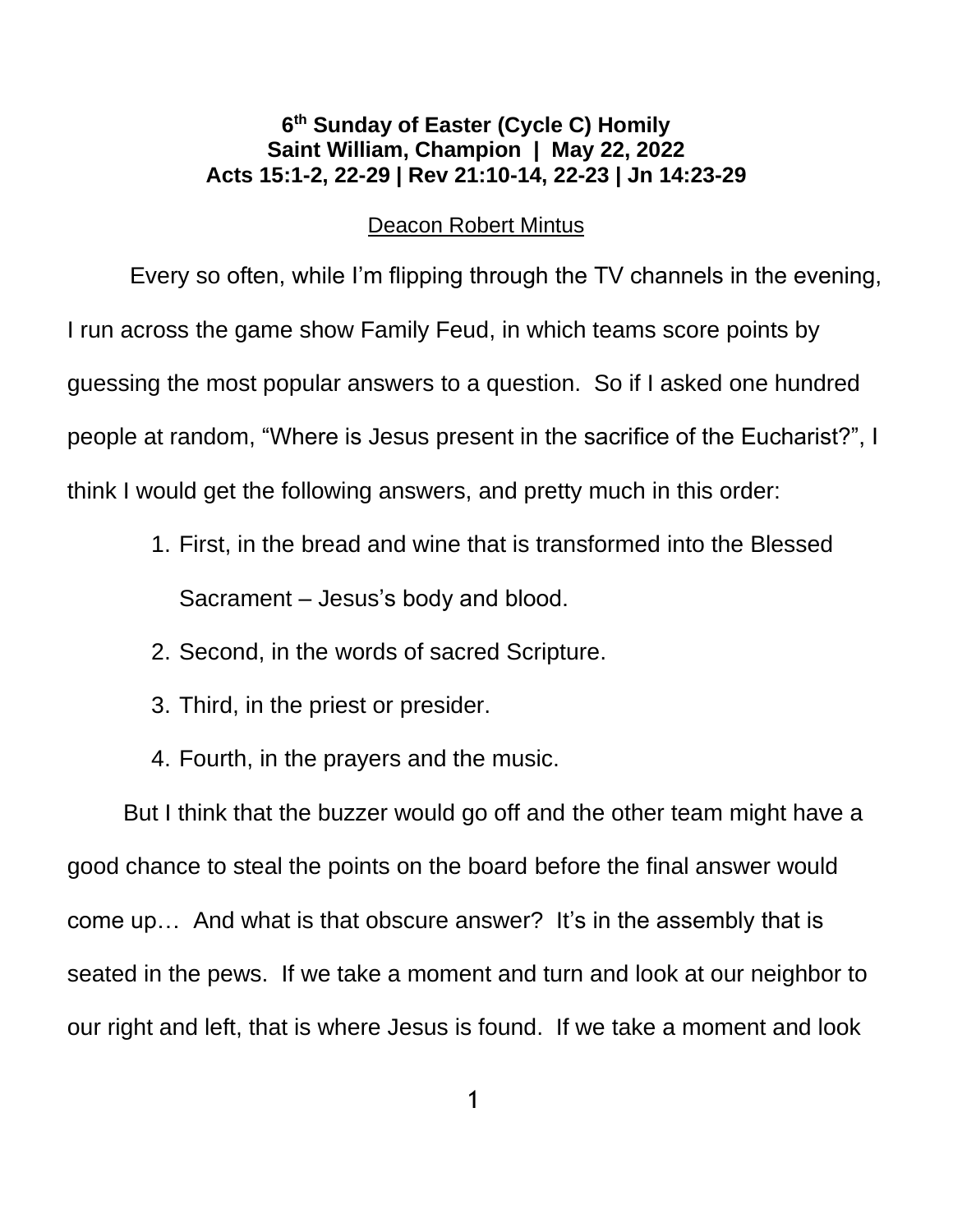in the mirror… that is where Jesus is found. Sometimes this seems difficult to believe, as this presence is often there quiet and below the surface. It requires us to look a little more closely with our eyes of faith.

For most of us, it is often easy to forget that we are the Body of Christ. If a stranger came up to you and asked where to find St. William Parish, how would you answer? Again, I think that most of us would begin by giving them directions from our current location to 5411 Mahoning Avenue in Champion – but that's not exactly the correct answer, because **the building is only the place where the Church meets.** The structure, altar, pews, piano, organ are only here to allow us to come together to meet for our common worship. I think that many of our other Christian denominations express this well when the speak about BEING CHURCH.

When the apostles first gathered the ancient Christian communities together, they didn't have fancy stone cathedrals… what they had was each other. Neither Father nor I was here when St. William was formed as a church… but neither was the worship space we occupy and meet in together today. Didn't we begin by meeting in a school?

2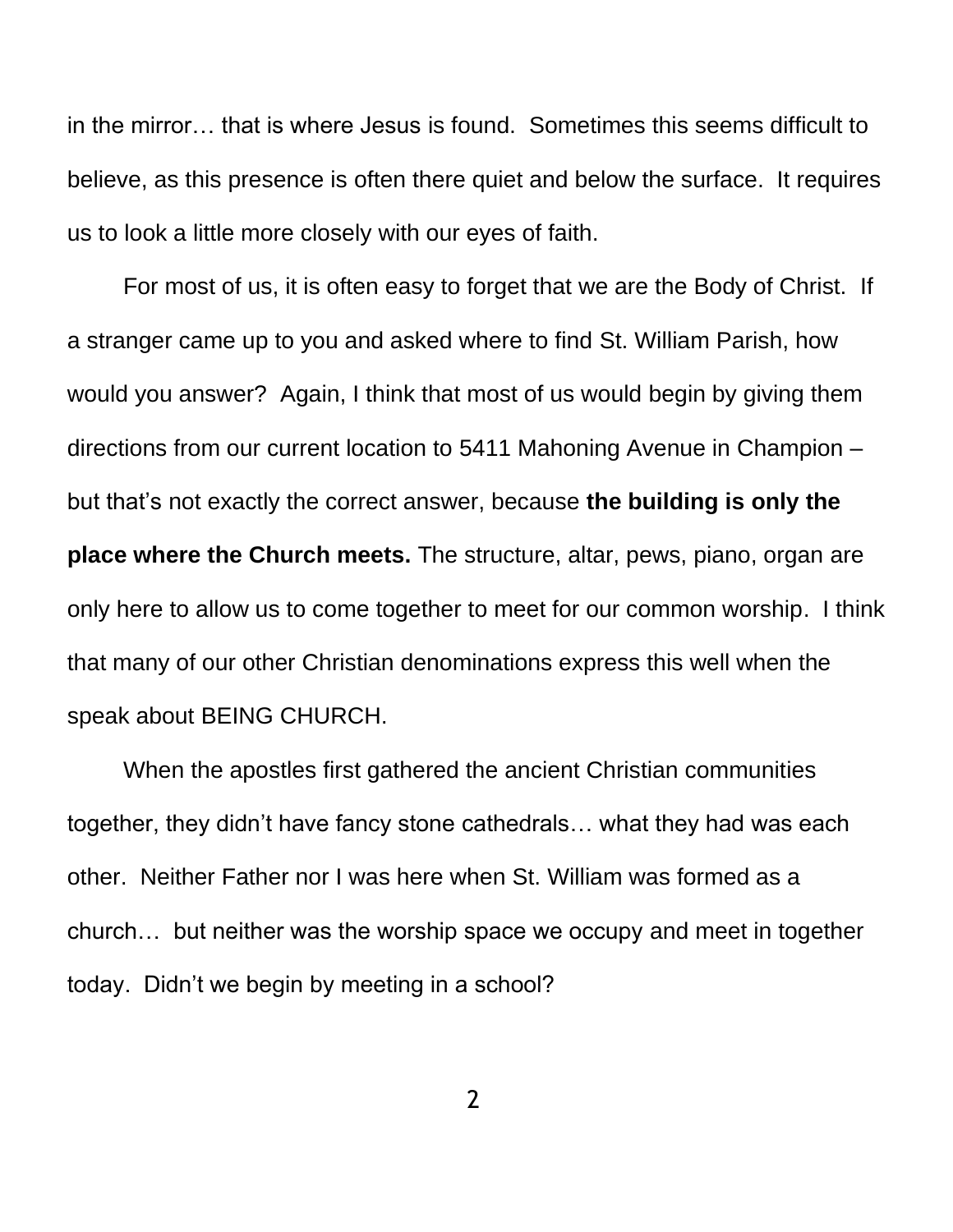Each week, we gather as Church… a family of faith. We meet for prayer and share a common meal… and it's no different than when your family gathers together on a Sunday afternoon or a holiday. When people are away for any reason – whether they're sick, or have to work, or travelling – they are missed. Our celebration of the mass is no different when you are absent. On the other hand, it is wonderful when everyone is able to be here and join in. We each bring the gift of our presence every Sunday, holy day, and even on the weekdays when we gather together to be church.

Over the last twenty years, we have struggled as a Church as we have closed worship sites, not only in our own Youngstown Diocese, but also in other locations. And even other Christian denominations have struggled with this issue. Sometimes we have to deal with the harsh reality that **there aren't enough people BEING CHURCH that require us to keep that building.**

But hopefully, we remember that who we are as Christians is stronger than our attachment to a specific mass time, or a worship space, or even a beloved pastor or deacon. We are the Church. Just like we are the family. Hopefully, we would not stop gathering together just because dinner was at 7PM instead of 5PM, because they were having pasta instead of meat loaf for

3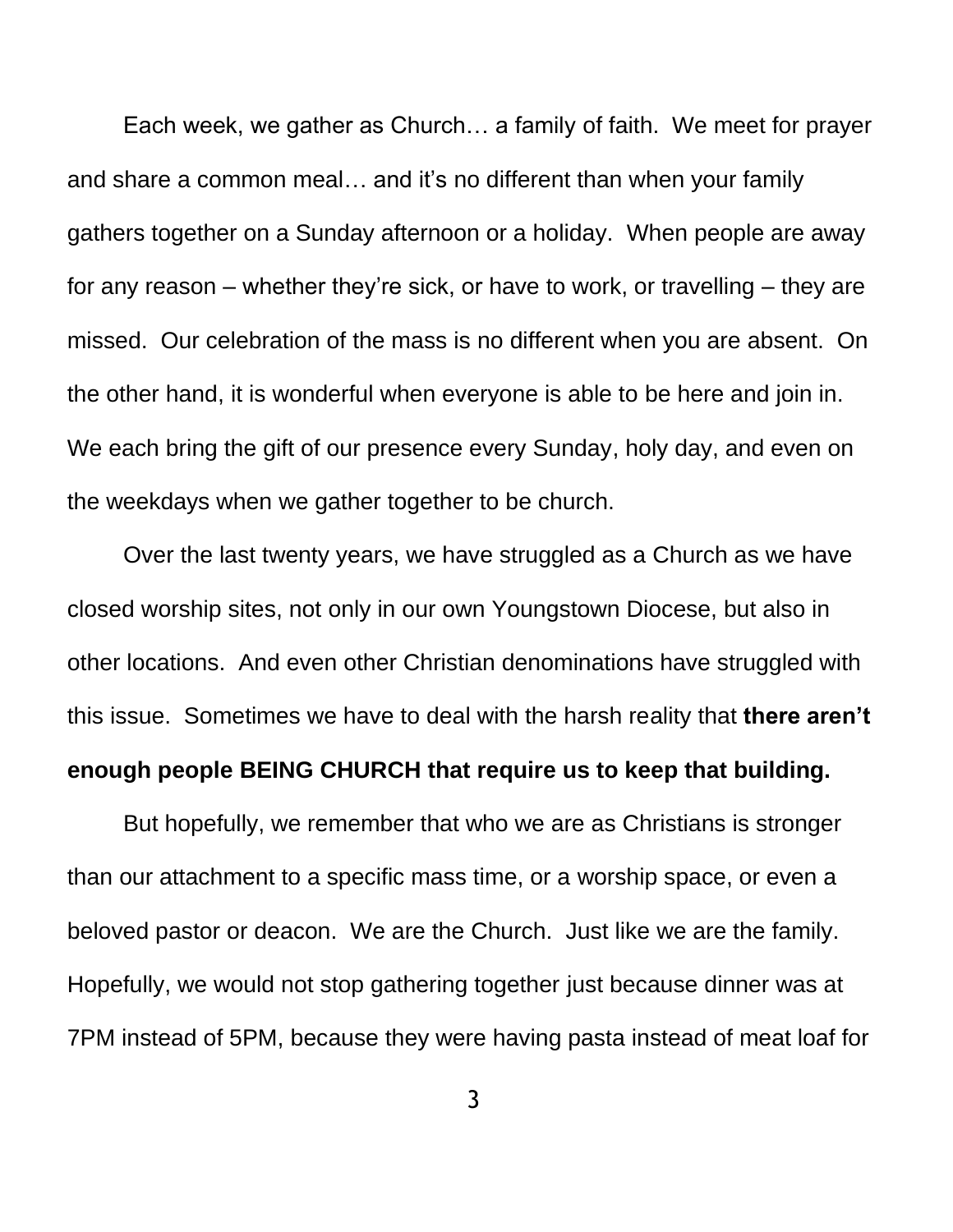dinner, or because Uncle Joe or Aunt Rose passed away and sold their home. But I've heard comments like this – and maybe you have as well - when we have to deal with the realities of changing schedules or closing buildings.

Just like families often have to deal with real issues, our Church families also have to deal with issues and challenges. Our first reading reminds us that even in the early Church, they had disagreements at times. But they worked through those disagreements as a family.

Jesus reminds us that if we love Him, He will come with the Father and dwell in us, and not only that, He will send us his Spirit to help us know him better. And finally, we will receive the gift of his peace. Now that doesn't mean that everything will be easy, or that we won't have to work or struggle, or that we will all be able to agree on everything. But it does mean that through the help of the Spirit, we will be able to resolve the issues and challenges we face for the good of all.

Each person here today – with NO EXCEPTIONS – is called to go forth in the world and be Church when our mass concludes today. Nourished by Christ's body and blood, we are called to be living tabernacles, to carry the peace of Jesus Christ with us wherever we go, whether it's to our homes, or